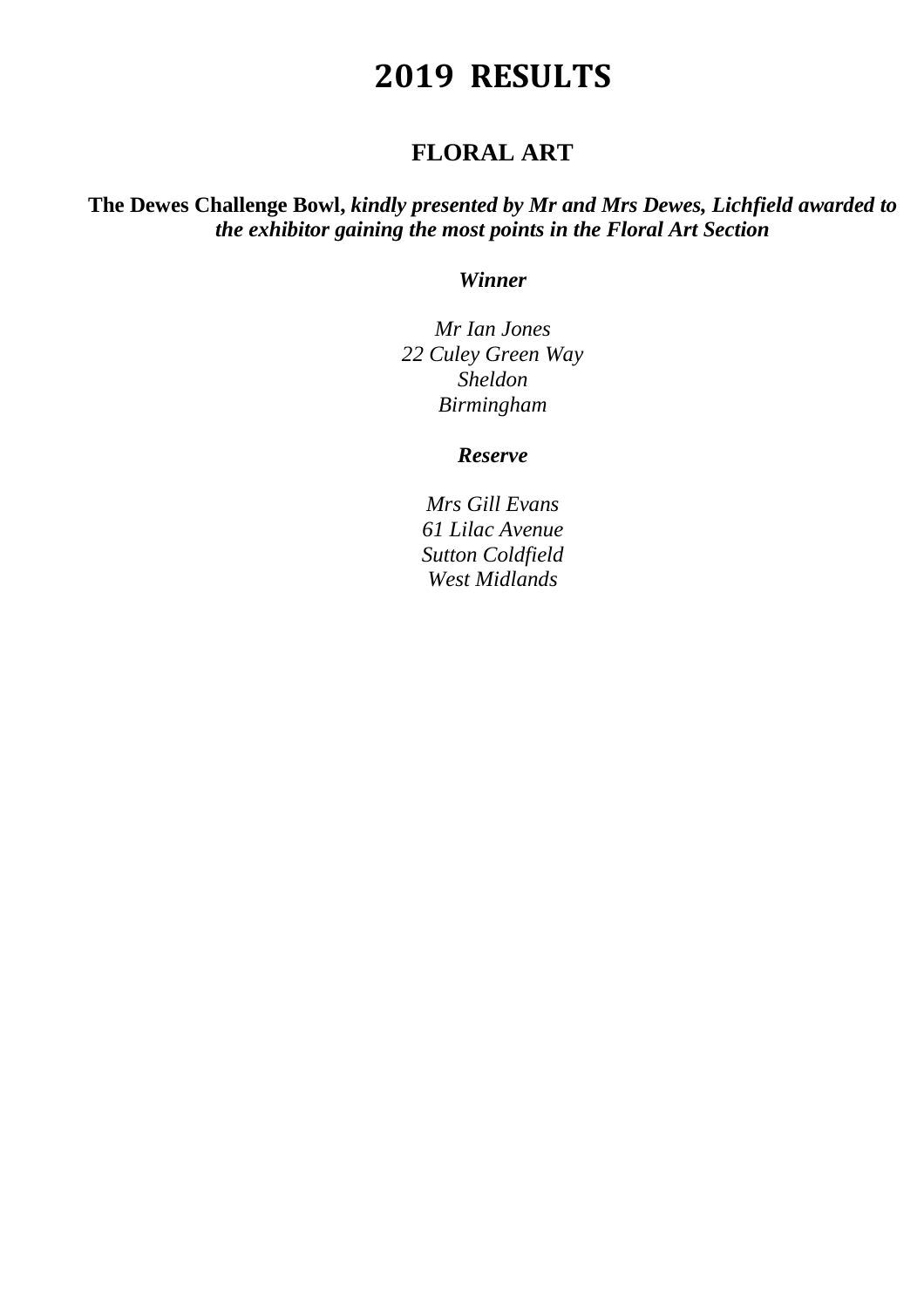## **FLOWERS**

**The Winifred Plumb Memorial Challenge Cup,** *kindly presented by the Late W. Plumb Esq and Miss A Plumb, Walmley***,** *awarded to the exhibitor gaining the most points in the Flower Section*

### *Winner*

*Mr G Ingram Holt Hall House Whateley Tamworth*

### *Reserve*

*Mr B Storer 19 Princess Avenue Linton Swadlincote*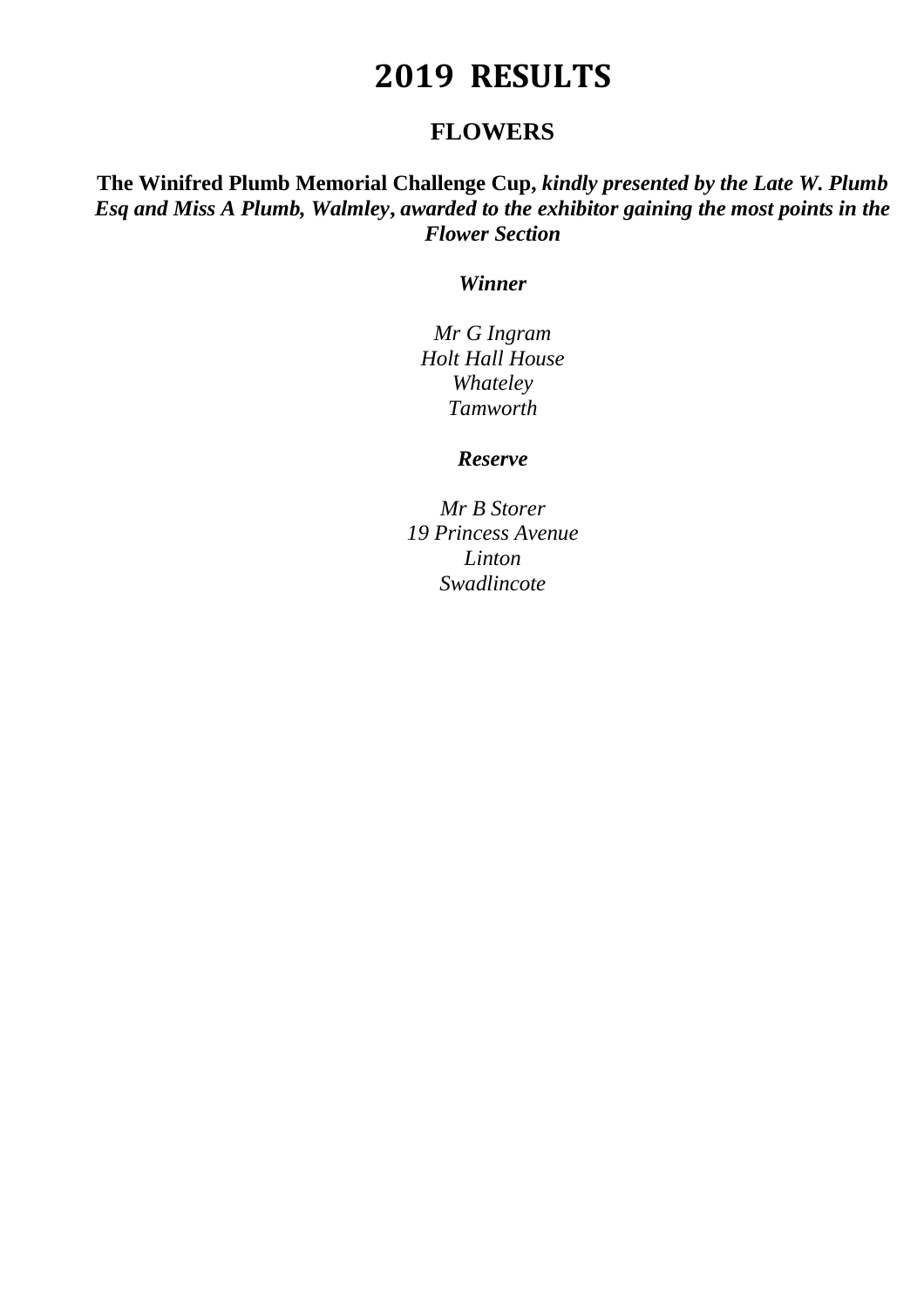## **VEGETABLES**

## **The Sydney Smith Challenge Cup** *kindly presented by the late Sydney S Smith, Esq. awarded to the exhibitor gaining the most points in the Vegetable Section*

### *Winner*

*Mr B Storer 19 Princess Avenue Linton Swadlincote*

### *Reserve*

Mr G Wagstaffe 24 Wordsworth Way Measham Derbyshire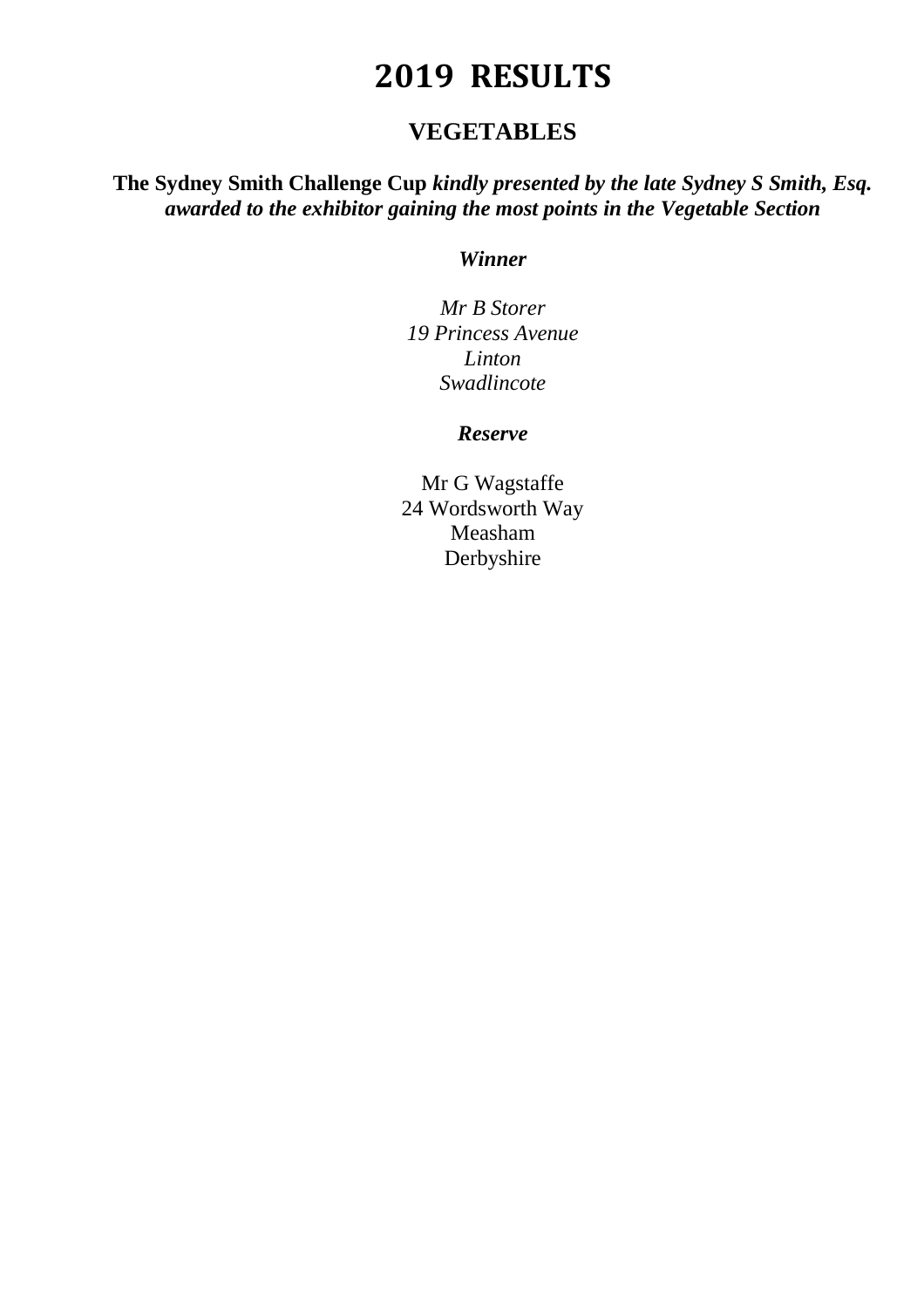## **DOMESTIC**

## **The Andrew Snell Challenge Cup, kindly presented in memory of the Late Mr Andrew Snell** *awarded to the winner of the men's only cookery class*

#### *Winner*

*Mr G Shaw Fordway Farm Bangley Lane Hints Tamworth*

## **The Kimberley Challenge Cup,** *awarded to the exhibitor gaining the most points in the Cookery Classes*

#### *Winner*

*Mrs E Massey Beeston 8 Meadow Close Repton Derbyshire*

#### *Reserve*

*Miss Olivia Green Fordway Farm Bangley Lane Hints Tamworth*

## **The Manley Challenge Trophy, kindly presented by the Late Mrs J Manley, Tamworth,** *awarded to the exhibitor gaining the most points in the Preserve & Jam classes*

#### *Joint Winners*

*Mrs M Eaton 62 Harman Road Sutton Coldfield*

*And*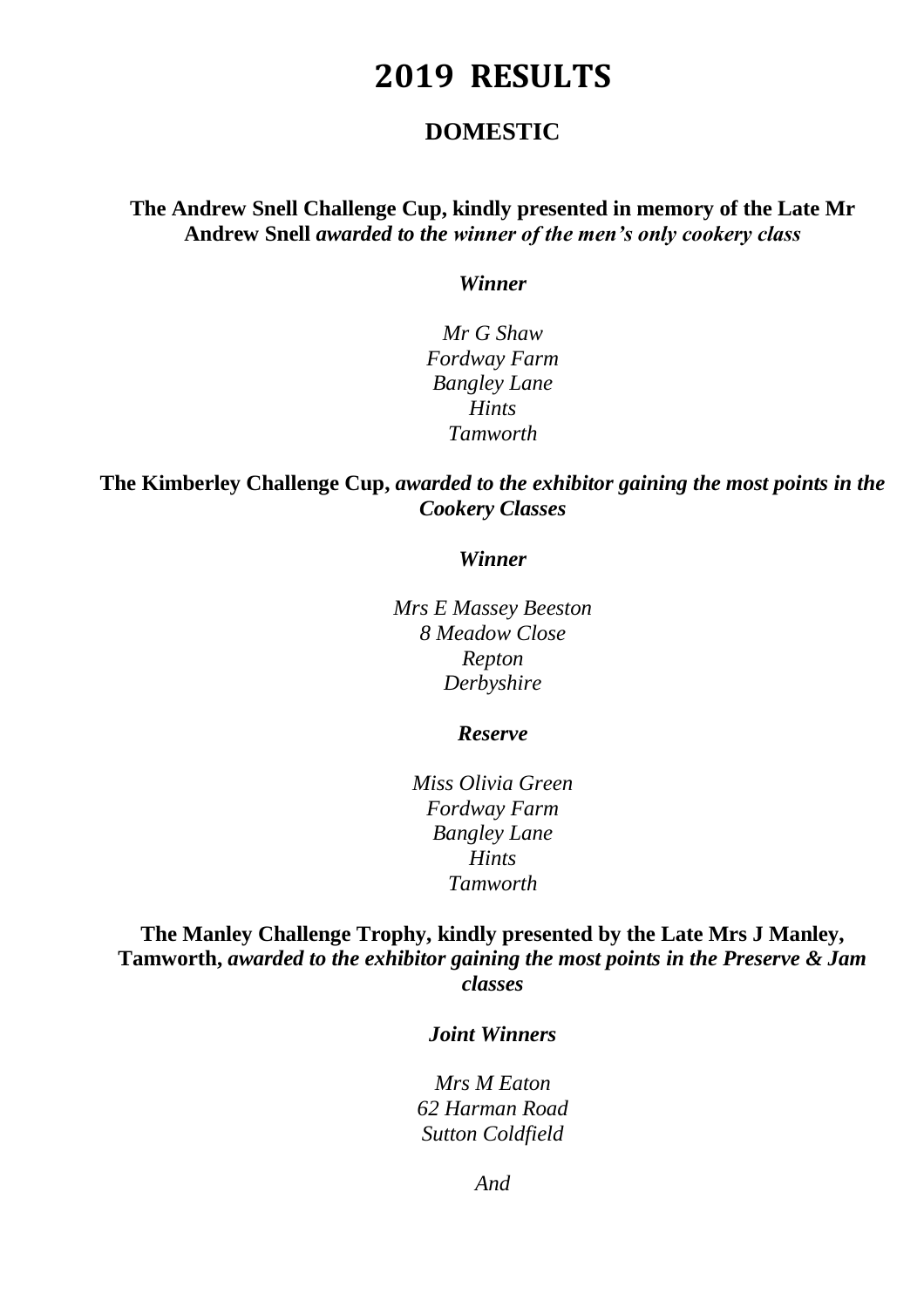*Mrs J Carson c/o Paddocks Middleton Lane Middleton Tamworth*